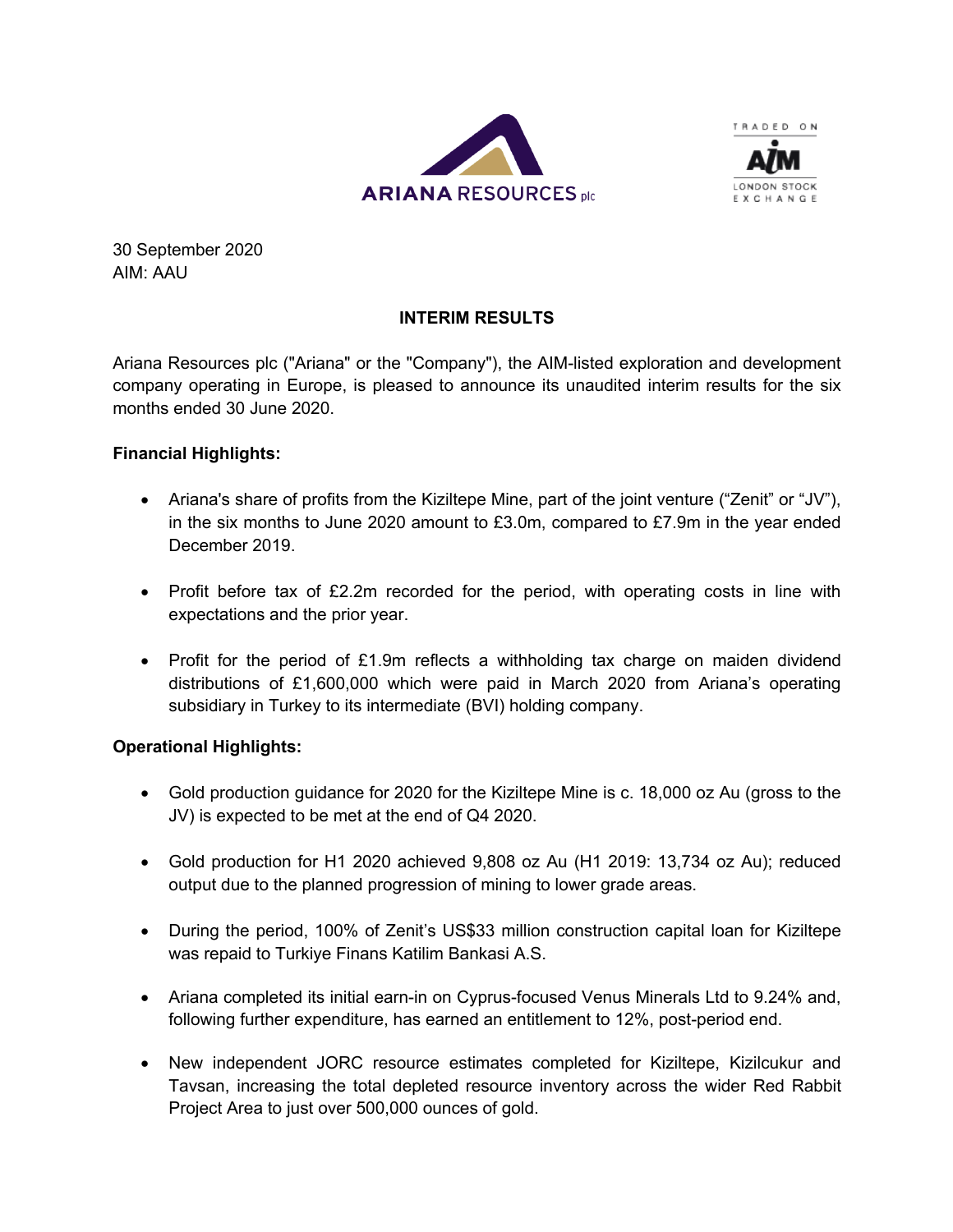• An exploration drilling campaign, which commenced during the period at the Arzu South vein, identified a new high-grade vein which will become the focus of further work.

## **Michael de Villiers, Chairman, commented:**

*"The first half of 2020 was marked by extraordinary global developments, which will undoubtedly leave their mark on society for many years into the future. Despite this, our business has continued to progress positively under the conditions imposed by the Coronavirus pandemic and we are now drawing on this experience to further strengthen and build the Company's strategy.*

*"During the period, both our operating mine and our ongoing exploration and development activities have continued to yield positive results. While we remain on track to produce c.18,000 oz (gross to the JV) of gold for the year, at an average operating cost in the region of US\$580 per ounce, exploration at Kiziltepe has continued to demonstrate the opportunities to expand the resource and to identify new mining areas.*

*"Significantly, the period saw the end of repayments against Zenit's US\$33 million construction capital loan in April 2020. Full repayment of this loan has in turn underpinned the financial strength of our business, through cash flow arising from the repayment of debtor balances and dividends, enabling us to support various exploration and development programmes across our Turkish portfolio and the diversification of the portfolio outside of Turkey.*

*"In particular we are pursuing an expanded joint venture with our current partners, Proccea Construction Co., along with a potential new partner, Ozaltin Holding A.S. The Salinbas Gold Project, which we believe has the potential to become a significant new gold mine producing at a rate of 50,000 oz per annum over a 10-year life of mine, is the focus of this enhanced joint venture.* 

*"Meanwhile, commodity market conditions have not been this favourable for many years, with the gold price having risen to a high of US\$1,782 per ounce at the end of the period. Under the current conditions of global uncertainty and with yet more unprecedented central bank financial action, we expect that the gold market will remain strong for some time to come.*

*"As always, I take this opportunity to thank the Ariana and joint venture teams for their unwavering efforts during a period of heightened uncertainty. These efforts have been reflected in a share price which climbed 56% during the period; a momentum which was maintained into the current period."*

## **Management Statement**

Ariana has continued to make significant progress during the period, having established itself as a profitable, cash generative exploration and development company. Our strategy of developing a pipeline of projects at the production, development and exploration phases continues to be rewarded. We remain committed to enhancing our current portfolio and continue to evaluate new projects both in Turkey, and in surrounding countries, which straddle the Tethyan Metallogenic Belt. Such projects are carefully filtered to fit our development criteria and must show capacity to enhance shareholder value.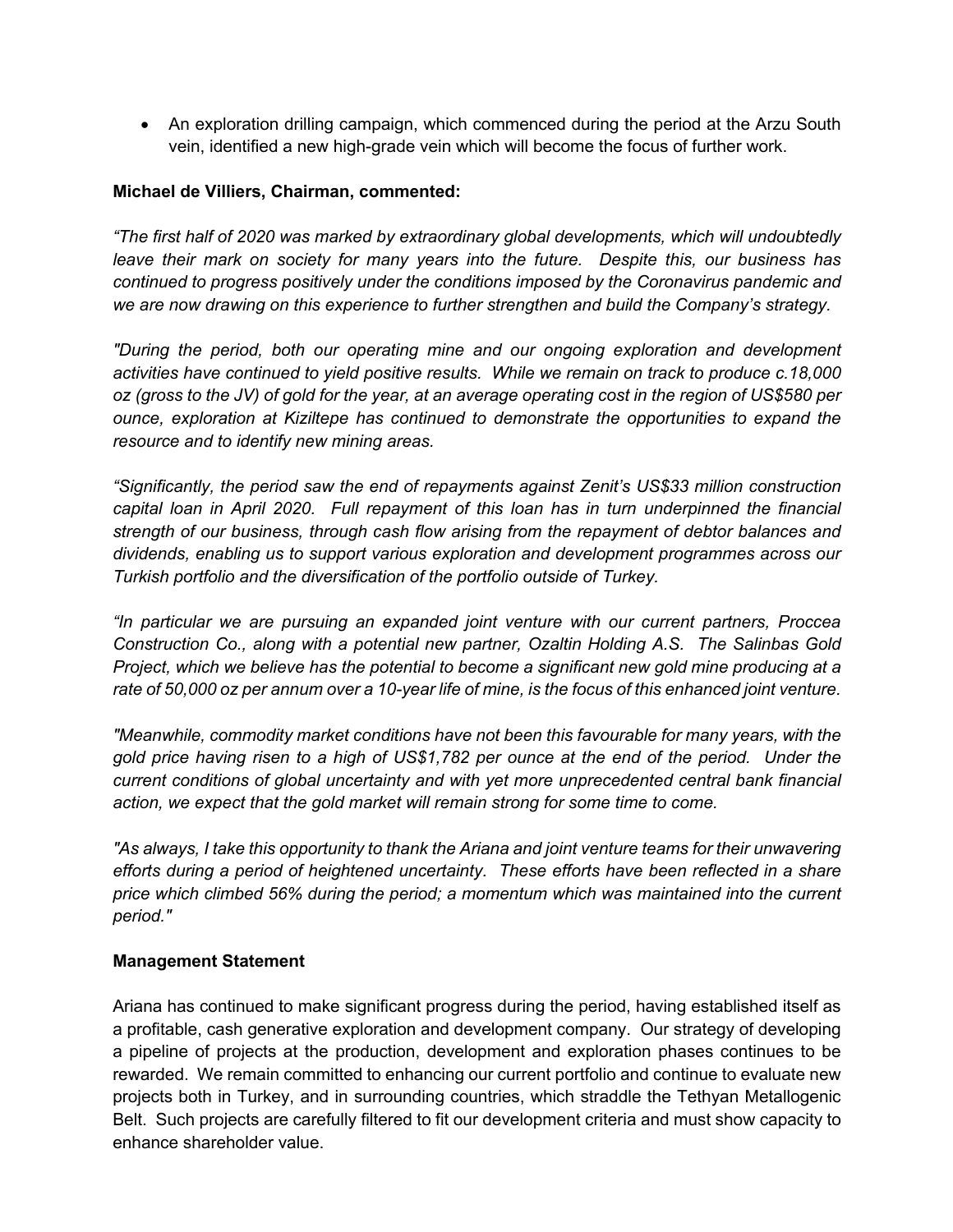Production from our flagship mining operation at Kiziltepe in Turkey, which is part of the 50/50 Red Rabbit Joint Venture with Proccea Construction Co., remains fully on target. Q1 2020 gold production was 5,129 ounces, with 4,679 ounces delivered in Q2 2020, bringing H1 2020 gold production to 9,808 ounces of gold. This represents an expected decrease in mine output compared to the same period last year as a result of mining transitioning from the high-grade Arzu South pit to the lower grade Arzu North pit. Importantly, however, despite the reduction in grade, average operating cash costs for the first half of the year remain in the region of US\$500 to US\$530 per ounce, in line with the same period in 2019. Our strong performance in the first half of the year reflects positively on our 2020 production guidance of 18,000 ounces of gold (gross to the JV).

Due to high commodity prices during the period, Kiziltepe achieved an average revenue per gold ounce of US\$1,920 (inclusive of silver credit). This, coupled with low operating costs which have carried over into the period, have resulted in strong revenue from the operation in the range of c. US\$9 to 10 million per quarter. In addition, 100% of the US\$33 million JV construction capital loan was repaid to the project finance bank, Turkiye Finans Katilim Bankasi A.S. during the period.

In terms of exploration within the Red Rabbit JV area, we continue to make significant progress across all of our projects in western Turkey, with the aim of increasing the JV life of mine and achieving a production profile of up to 50,000 ounces of gold per annum. In addition to this we have been making significant progress at the wholly-owned Salinbas Gold Project, which is located in northeastern Turkey. A revised resource estimate was completed shortly after the period end, demonstrating c.1.5 million ounces of gold. The project comprises three licences two of which were renewed as 10-year operational licences and one renewed as a 5-year operational licence. These licences areas include the Salinbas gold-silver deposit and the Ardala coppergold-molybdenum porphyry among other prospects.

## **Outlook**

While the first half of the year was impacted by the onset of the Coronavirus pandemic, mining operations at Kiziltepe continued without interruption and an exploration drilling programme proceeded at the Arzu South vein. This was achieved through the introduction of various company-wide risk mitigation measures, which have come at the cost of limiting travel and physical interaction, requiring the development of an even more atomised and autonomous approach to business. Both our team and that at the mine site have demonstrated their ability to operate under this new reality. Accordingly, our business has emphasised a remarkable resilience, a characteristic that will be further built upon and further incorporated into our strategy for the years ahead.

Our existing joint venture with Proccea Construction Co. has proven the importance of creating strong, successful in-country partnerships. In this context, we are now looking forward to enhancing our partnership further with the addition of Ozaltin Holding A.S. as a second partner in to our current joint venture. This expanded partnership will drive the further development of the Red Rabbit assets of Kiziltepe and Tavsan, in addition to progressing the Salinbas asset through feasibility with the addition of new capital and engineering expertise.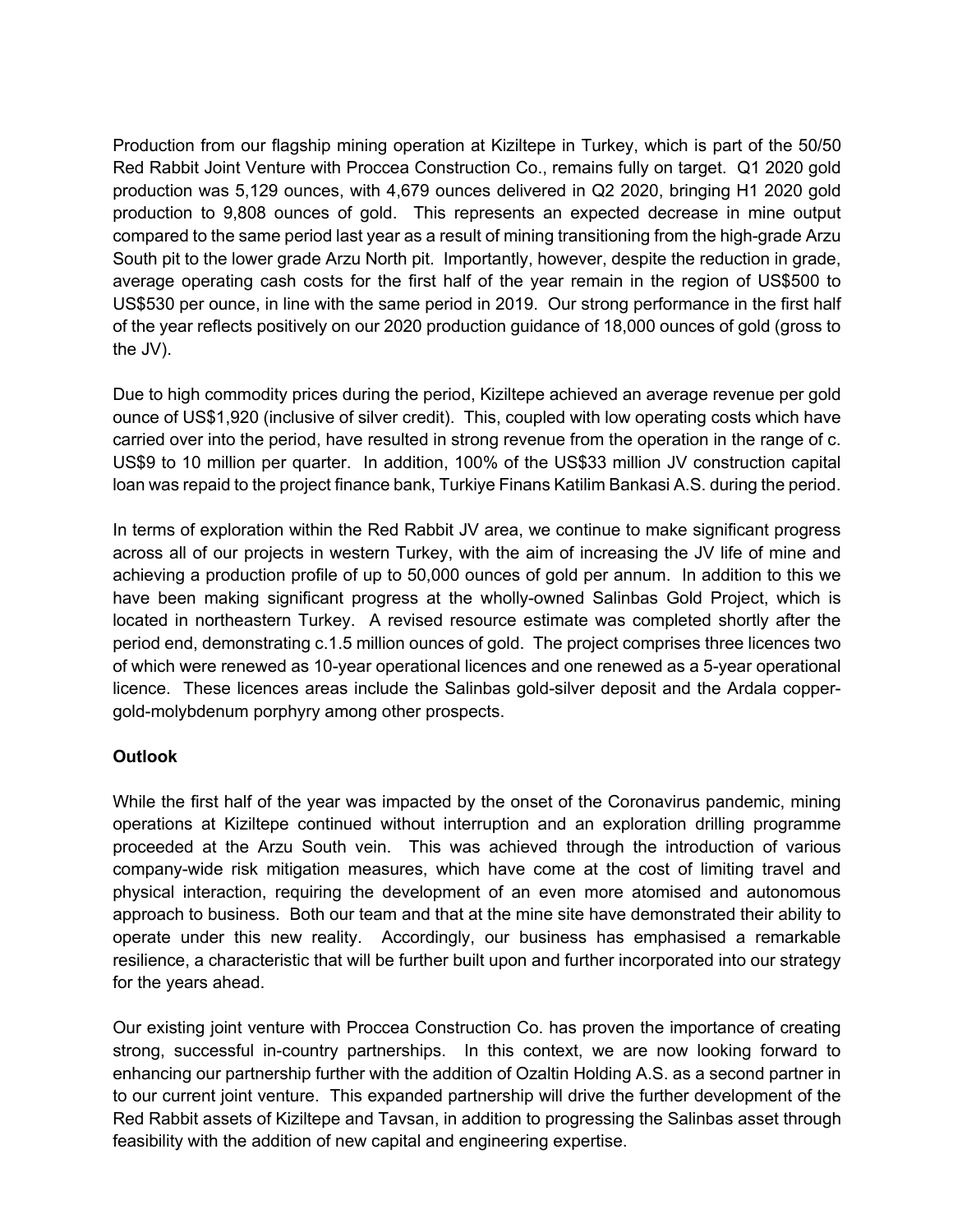We strive to continue to deliver on this year's exceptional progress, through continued production and exploration success, as well as seeking new development opportunities within and outside of Turkey. Notably, our investment in Cyprus has continued to progress and we have been encouraged by the success of initial exploration on the island.

Based on the progress of mine development we expect our production guidance for the year of 18,000 oz (gross to the JV) will be met, and operations during the third quarter continue to perform in line with expectations. We look forward to providing further updates on our progress across our projects and particularly in relation to the development of an enhanced joint venture encompassing both the Red Rabbit and Salinbas Projects.

**This announcement contains inside information for the purposes of Article 7 of EU Regulation 596/2014.**

## **Contacts:**

| Ariana Resources plc<br>Michael de Villiers, Chairman<br>Kerim Sener, Managing Director | Tel: +44 (0) 20 7407 3616                                       |
|-----------------------------------------------------------------------------------------|-----------------------------------------------------------------|
| <b>Beaumont Cornish Limited</b><br>Roland Cornish / Felicity Geidt                      | Tel: +44 (0) 20 7628 3396                                       |
| <b>Panmure Gordon (UK) Limited</b><br>John Prior / Hugh Rich / Atholl Tweedie           | Tel: +44 (0) 20 7886 2500                                       |
| <b>Yellow Jersey PR Limited</b><br>Dom Barretto / Joe Burgess / Henry Wilkinson         | Tel: +44 (0) 7951 402 336<br>arianaresources@yellowjerseypr.com |

## **Editors' Note:**

## **About Ariana Resources:**

Ariana is an AIM-listed mineral exploration and development company operating in Europe. It has interests in gold production in Turkey and copper-gold assets in Cyprus. The Company is developing a portfolio of prospective licences in Turkey, which contain a depleted total of c. 2.1 million ounces of gold and other metals (as at July 2020).

The Red Rabbit Project is comprised of the Company's flagship assets, the Kiziltepe and Tavsan gold projects, and is part of a 50:50 Joint Venture with Proccea Construction Co. Both assets are located in western Turkey, which hosts some of the largest operating gold mines in the country and remains highly prospective for new porphyry and epithermal deposits. The Kiziltepe Sector of the Red Rabbit Project is fully permitted and is currently in production. The total depleted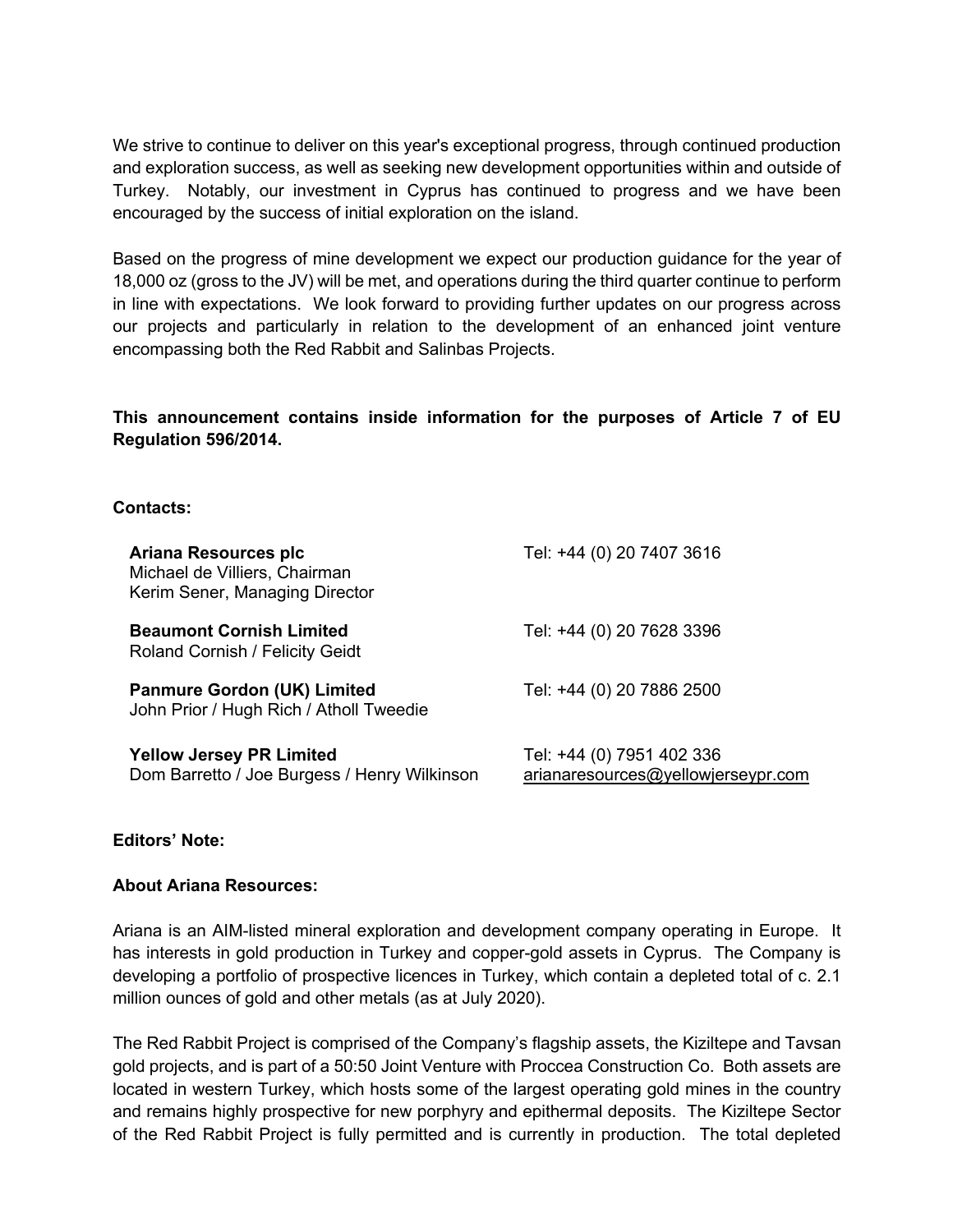resource inventory at the Project and its wider area is c. 500,000 ounces of gold equivalent (as at April 2020). At Kiziltepe a Net Smelter Return ("NSR") royalty of up to 2.5% on production is payable to Franco-Nevada Corporation. At Tavsan an NSR royalty of up to 2% on future production is payable to Sandstorm Gold.

The 100% owned Salinbas Gold Project is located in north-eastern Turkey and has a total resource inventory of c. 1.5 million ounces of gold. The project comprises three notable licence areas: Salinbas, Ardala and Hizarliyayla, all of which are located within a multi-million ounce Artvin Goldfield. The "Hot Gold Corridor" contains several significant gold-copper projects including the 4 million ounce Hot Maden project, which lies 16km to the south of Salinbas and 7km south of Hizarliyayla. A NSR royalty of up to 2% on future production is payable to Eldorado Gold Corporation on the Salinbas Gold Project.

Ariana is also earning-in to 50% of UK-registered Venus Minerals Ltd ("Venus") and has to date earned into an entitlement to 12%. Venus is focused on the exploration and development of copper-gold assets in Cyprus.

Panmure Gordon (UK) Limited is broker to the Company and Beaumont Cornish Limited is the Company's Nominated Adviser.

For further information on Ariana you are invited to visit the Company's website at www.arianaresources.com.

--Ends--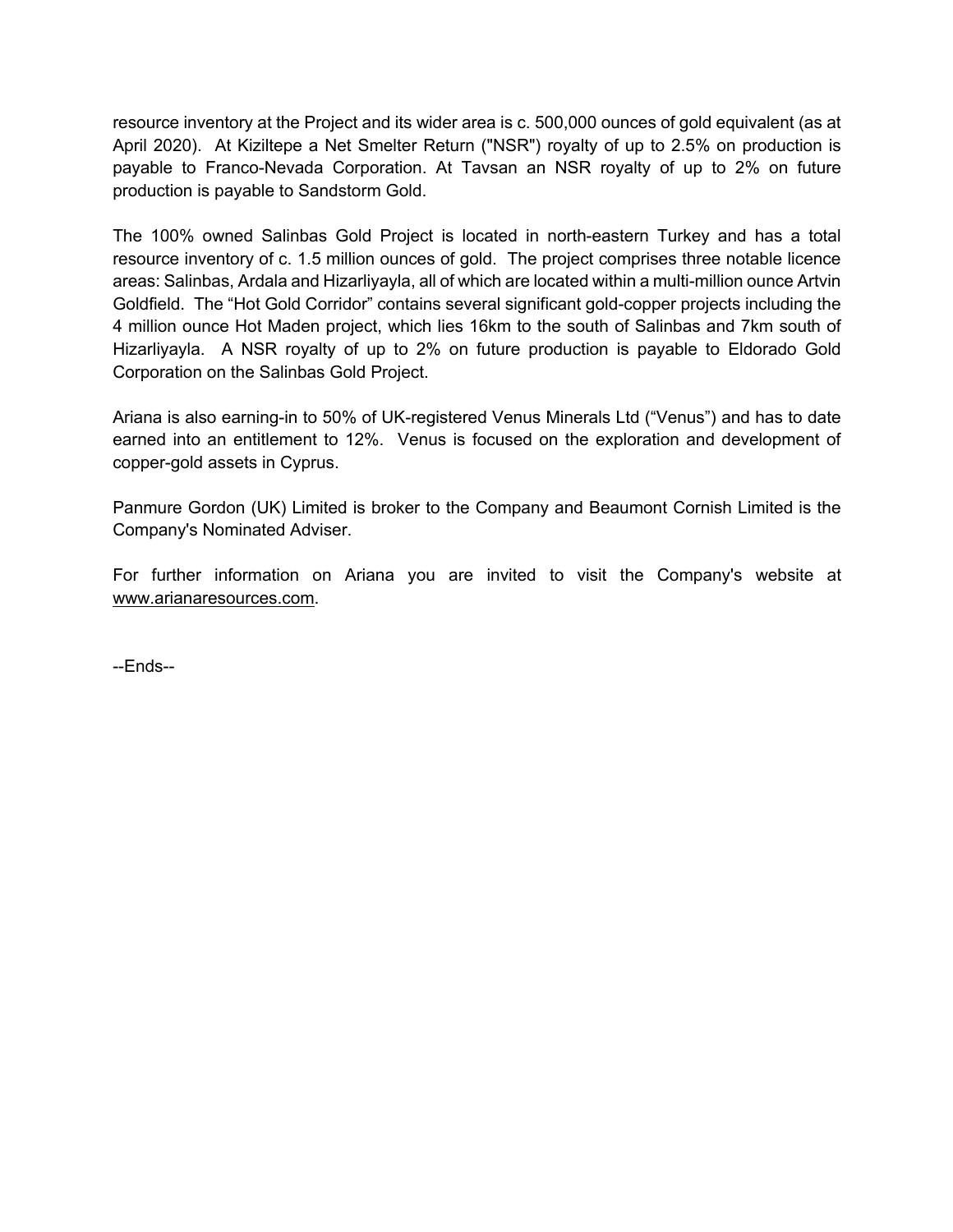#### **Ariana Resources Plc Unaudited Condensed Consolidated Interim Financial Statements For the six months ended 30 June 2020**

### **Condensed consolidated statement of comprehensive income**

|                                                                                                                               | <b>Note</b> | <b>Unaudited</b><br>6 months to<br>30 June<br>2020<br>£'000 | <b>Unaudited</b><br>6 months to<br>30 June<br>2019<br>£'000 | <b>Audited</b><br>12 months to<br>31 December<br>2019<br>£'000 |
|-------------------------------------------------------------------------------------------------------------------------------|-------------|-------------------------------------------------------------|-------------------------------------------------------------|----------------------------------------------------------------|
| Administrative costs                                                                                                          |             | (782)                                                       | (588)                                                       | (1,242)                                                        |
| General exploration expenditure<br>Intangible exploration assets - written off<br>Other gains<br>Other income                 |             |                                                             | (139)                                                       | (18)<br>(364)<br>627<br>61                                     |
| <b>Operating Loss</b>                                                                                                         |             | (782)                                                       | (727)                                                       | (936)                                                          |
| Profit on disposal of equity securities at FVOCI<br>Share of profit of joint venture accounted for using the<br>equity method | (4)         | 3,010                                                       | 3,029                                                       | 20<br>7,891                                                    |
| Investment Income                                                                                                             |             | 2                                                           | 3                                                           | 5                                                              |
| <b>Profit before tax</b>                                                                                                      |             | 2,230                                                       | 2,305                                                       | 6,980                                                          |
| Taxation                                                                                                                      | (6)         | (282)                                                       |                                                             | (46)                                                           |
| Profit for the period from continuing operations                                                                              |             | 1,948                                                       | 2,305                                                       | 6,934                                                          |
| Other comprehensive income<br>Items that may be reclassified subsequently to profit<br>or loss:                               |             |                                                             |                                                             |                                                                |
| Exchange differences on translating foreign operations                                                                        |             | (1,307)                                                     | (1, 121)                                                    | (1,774)                                                        |
| Items that will not be reclassified to profit or loss:                                                                        |             |                                                             |                                                             |                                                                |
| Net change in fair value of equity securities at FVOCI                                                                        | (8)         |                                                             | 49                                                          | 49                                                             |
| Other comprehensive (loss) for the period<br>net of income tax                                                                |             | (1, 307)                                                    | (1,072)                                                     | (1, 725)                                                       |
| Total comprehensive profit for the period                                                                                     |             | 641                                                         | 1,233                                                       | 5,209                                                          |
| Earnings per share (pence)<br>Basic<br>Fully diluted                                                                          | (7)         | 0.18<br>0.17                                                | 0.22<br>0.21                                                | 0.65<br>0.65                                                   |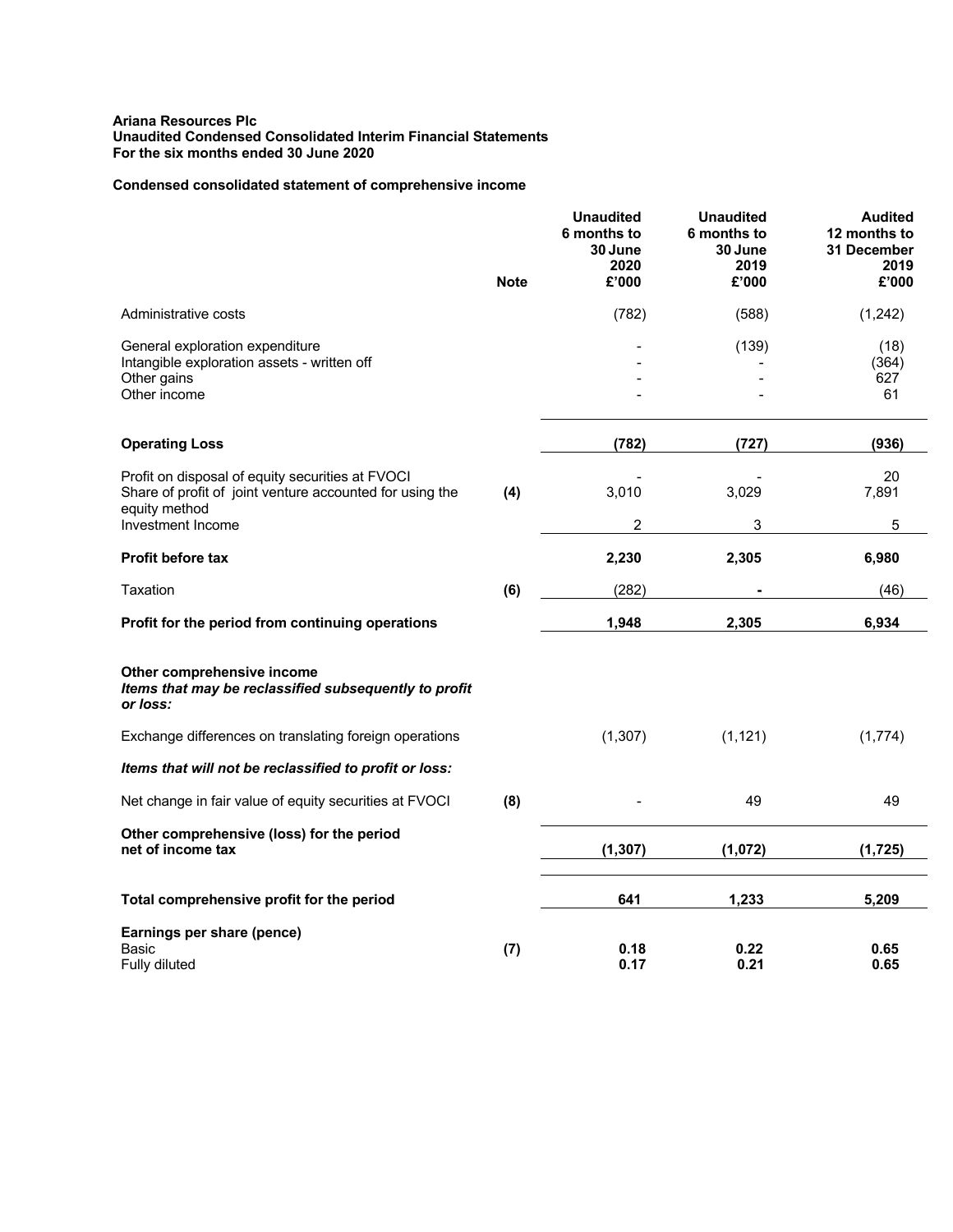# **Condensed consolidated interim statement of financial position**

|                                                                      | <b>Note</b> | <b>Unaudited</b><br>30 June<br>2020<br>£'000 | <b>Unaudited</b><br>30 June<br>2019<br>£'000 | <b>Audited</b><br>31 December<br>2019<br>£'000 |
|----------------------------------------------------------------------|-------------|----------------------------------------------|----------------------------------------------|------------------------------------------------|
| <b>ASSETS</b>                                                        |             |                                              |                                              |                                                |
| <b>Non-current assets</b>                                            |             |                                              |                                              |                                                |
| Trade and other receivables                                          | (9)         | 106<br>16,347                                | 120<br>16,987                                | 93<br>16,404                                   |
| Intangible exploration assets<br>Intangible assets                   |             | 177                                          |                                              | 187                                            |
| Land, property, plant and equipment                                  |             | 59                                           | 185                                          | 50                                             |
| Other Investments (Earn-In advances)                                 |             | 808                                          |                                              |                                                |
| Investment in Joint Venture accounted for using the equity<br>method | (4)         | 9,969                                        | 3,521                                        | 7,768                                          |
| <b>Total non-current assets</b>                                      |             | 27,466                                       | 20,813                                       | 24,502                                         |
|                                                                      |             |                                              |                                              |                                                |
| <b>Current assets</b>                                                |             |                                              |                                              |                                                |
| Trade and other receivables<br>Equity securities at FVOCI            | (10)<br>(8) | 340                                          | 4,196<br>84                                  | 4,574                                          |
| Cash and cash equivalents                                            |             | 2,342                                        | 569                                          | 453                                            |
| <b>Total current assets</b>                                          |             | 2,682                                        | 4,849                                        | 5,027                                          |
| <b>Total assets</b>                                                  |             | 30,148                                       | 25,662                                       | 29,529                                         |
|                                                                      |             |                                              |                                              |                                                |
| <b>EQUITY</b>                                                        |             |                                              |                                              |                                                |
| Called up share capital                                              | (11)        | 6,054                                        | 6,054                                        | 6,054                                          |
| Share premium                                                        | (11)        | 11,821                                       | 11,821                                       | 11,821                                         |
| Other reserves<br>Share based payments                               |             | 720<br>409                                   | 720<br>364                                   | 720<br>364                                     |
| <b>Translation reserve</b>                                           |             | (7, 277)                                     | (5, 317)                                     | (5,970)                                        |
| Retained earnings                                                    |             | 14,246                                       | 7,670                                        | 12,298                                         |
| Total equity attributable to equity holders of the parent            |             | 25,973                                       | 21,312                                       | 25,287                                         |
| <b>Total equity</b>                                                  |             | 25,973                                       | 21,312                                       | 25,287                                         |
|                                                                      |             |                                              |                                              |                                                |
| <b>LIABILITIES</b>                                                   |             |                                              |                                              |                                                |
| <b>Non-Current Liabilities</b>                                       |             |                                              |                                              |                                                |
| Deferred tax liability<br>Other financial liabilities                |             | 2,273<br>1,651                               | 2,273<br>1,651                               | 2,273<br>1,651                                 |
|                                                                      |             |                                              |                                              |                                                |
| <b>Total non-current liabilities</b>                                 |             | 3,924                                        | 3,924                                        | 3,924                                          |
| <b>Current liabilities</b>                                           |             |                                              |                                              |                                                |
| Trade and other payables                                             |             | 251                                          | 426                                          | 318                                            |
| <b>Total current liabilities</b>                                     |             | 251                                          | 426                                          | 318                                            |
| <b>Total equity and liabilities</b>                                  |             | 30,148                                       | 25,662                                       | 29,529                                         |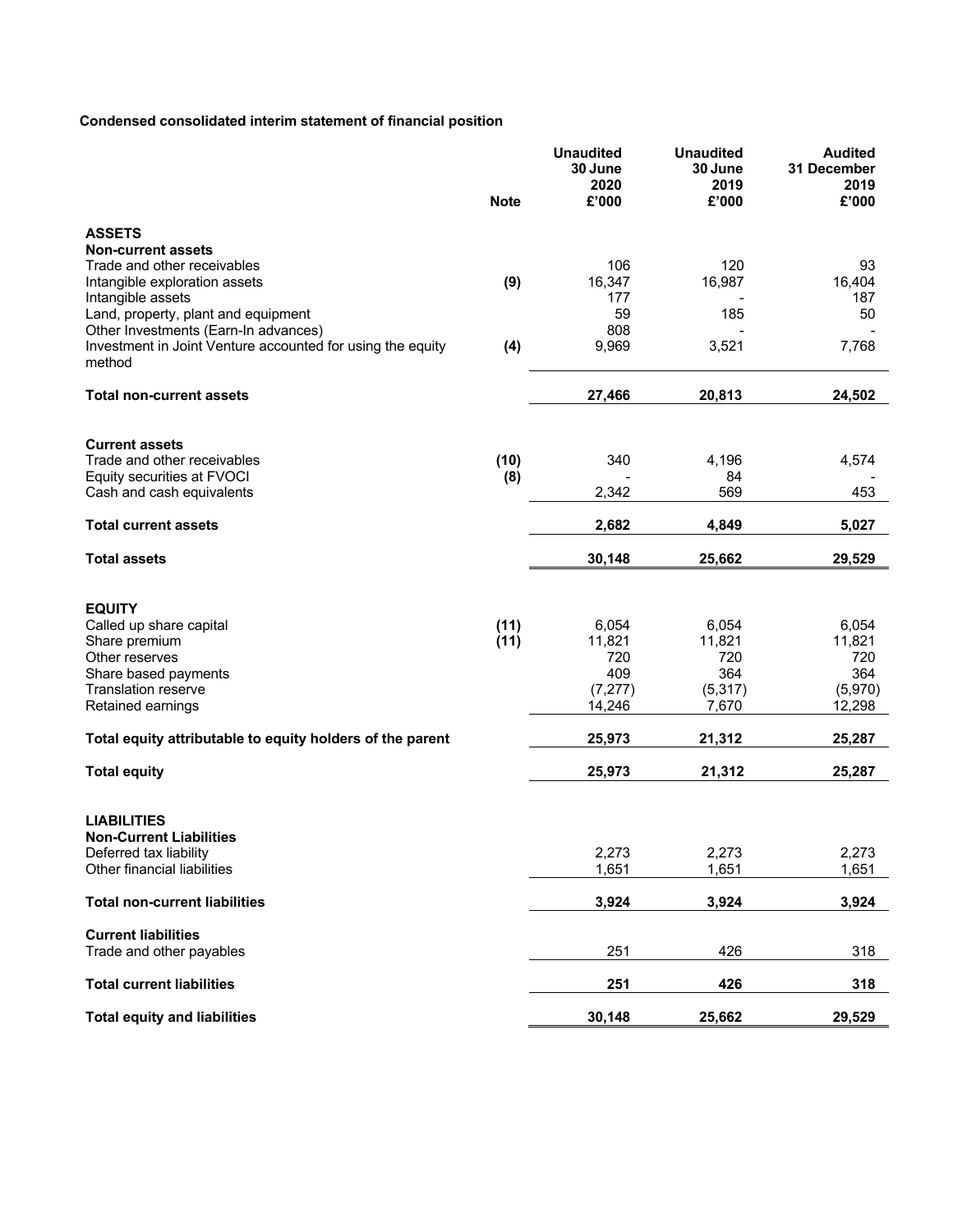## **Condensed consolidated interim statement of changes in equity**

| sea consonaatoa mtorim otatomont or onang           | <b>Share</b><br>capital<br>£'000 | <b>Share</b><br>premium<br>£'000 | Other<br>reserves<br>£'000 | <b>Share</b><br>based<br>payment<br>reserve<br>£'000 | Trans-<br>lation<br>reserve<br>£'000 | <b>Retained</b><br>earnings<br>£'000 | <b>Total</b><br>attributable<br>to equity<br>holder of<br>parent<br>£'000 |
|-----------------------------------------------------|----------------------------------|----------------------------------|----------------------------|------------------------------------------------------|--------------------------------------|--------------------------------------|---------------------------------------------------------------------------|
| <b>Balance at 31 December 2018</b>                  | 6,054                            | 11,821                           | 720                        | 250                                                  | (4, 196)                             | 5,315                                | 19,964                                                                    |
| Changes in equity to 30 June 2019                   |                                  |                                  |                            |                                                      |                                      |                                      |                                                                           |
| Profit for the period<br>Other comprehensive income |                                  |                                  |                            |                                                      | (1, 121)                             | 2,306<br>49                          | 2,306<br>(1,072)                                                          |
| <b>Total comprehensive income</b>                   |                                  |                                  |                            | $\blacksquare$                                       | (1, 121)                             | 2,355                                | 1,234                                                                     |
| Share options                                       |                                  |                                  |                            | 114                                                  |                                      |                                      | 114                                                                       |
| <b>Transactions with owners</b>                     |                                  |                                  |                            | 114                                                  |                                      |                                      | 114                                                                       |
| Balance at 30 June 2019                             | 6,054                            | 11,821                           | 720                        | 364                                                  | (5, 317)                             | 7,670                                | 21,312                                                                    |
| <b>Changes in equity</b><br>to 31 December 2019     |                                  |                                  |                            |                                                      |                                      |                                      |                                                                           |
| Profit for the period<br>Other comprehensive income |                                  |                                  |                            |                                                      | (653)                                | 4,628                                | 4,628<br>(653)                                                            |
| <b>Total comprehensive income</b>                   |                                  | ۰                                | ٠                          | ۰                                                    | (653)                                | 4,628                                | 3,975                                                                     |
| Share options                                       |                                  | -                                | $\overline{a}$             | $\overline{\phantom{a}}$                             |                                      |                                      |                                                                           |
| <b>Transactions with owners</b>                     |                                  |                                  |                            | $\blacksquare$                                       |                                      |                                      |                                                                           |
| <b>Balance at 31 December 2019</b>                  | 6,054                            | 11,821                           | 720                        | 364                                                  | (5,970)                              | 12,298                               | 25,287                                                                    |
| <b>Changes in equity</b><br>to 30 June 2020         |                                  |                                  |                            |                                                      |                                      |                                      |                                                                           |
| Profit for the period<br>Other comprehensive income |                                  |                                  |                            |                                                      | (1, 307)                             | 1,948                                | 1,948<br>(1, 307)                                                         |
| <b>Total comprehensive income</b>                   |                                  |                                  |                            | ۰                                                    | (1, 307)                             | 1,948                                | 641                                                                       |
| Share options                                       |                                  |                                  |                            | 45                                                   |                                      |                                      | 45                                                                        |
| <b>Transactions with owners</b>                     | ٠                                | ٠                                | $\blacksquare$             | 45                                                   |                                      | ٠                                    | 45                                                                        |
| Balance at 30 June 2020                             | 6,054                            | 11,821                           | 720                        | 409                                                  | (7, 277)                             | 14,246                               | 25,973                                                                    |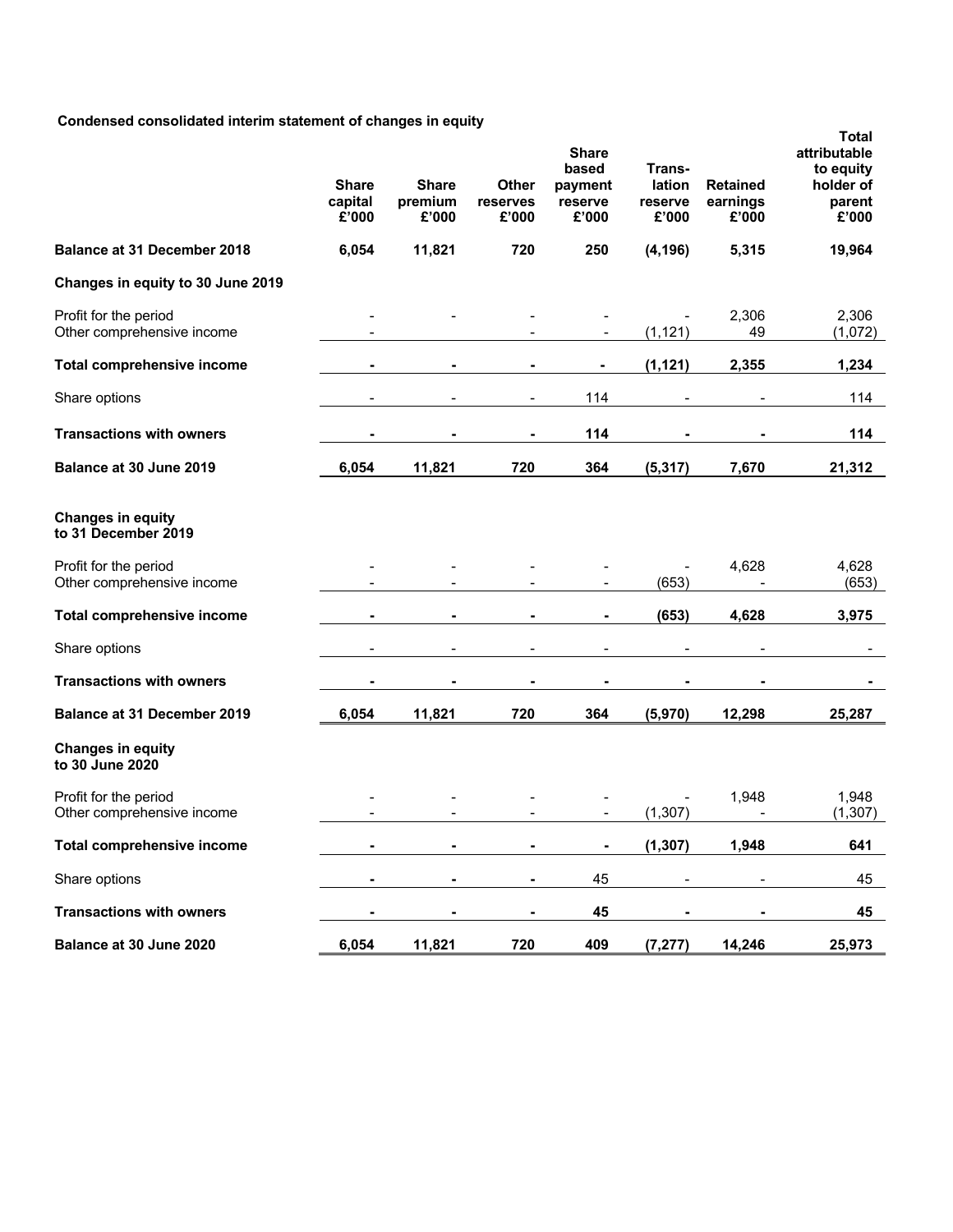### **Condensed consolidated interim statement of cash flows**

| 30 June<br>30 June<br>31 December<br>2020<br>2019<br>2019<br>$£$ `000<br>$£$ 000<br>$£$ `000<br><b>Cash flows from operating activities</b><br>1,948<br>2,305<br>6,934<br>Profit for the year<br>Adjustments for:<br>Profit on disposal of land owning operations<br>(627)<br>Profit on disposal of equity securities at FVOCI<br>(20)<br>Profit on disposal of equipment<br>(53)<br>20<br>Depreciation of non-current assets<br>11<br>1<br>364<br>Write down of intangible exploration assets<br>Fair value adjustments<br>(49)<br>(49)<br>Share of profit in Joint Venture<br>(3,010)<br>(3,029)<br>(7, 891)<br>114<br>114<br>Share based payments charge<br>45<br>(2)<br>(3)<br>Investment income<br>(5)<br>282<br>46<br>Income tax expense<br>(726)<br>(1, 167)<br>Movement in working capital<br>(661)<br>3,419<br>580<br>Decrease in trade and other receivables<br>918<br>(62)<br>178<br>253<br>Increase/(decrease) in trade and other payables<br>2,631<br>97<br>Cash inflow from operating activities<br>4<br>(282)<br><b>Taxation paid</b><br>(8)<br>2,349<br>97<br>(4)<br>Net cash from operating activities<br>Cash flows from investing activities<br>(13)<br>Purchase of land, property, plant and equipment<br>(28)<br>(12)<br>(367)<br>Payments for intangible assets<br>(166)<br>(516)<br>Payments for other investments<br>(274)<br>Proceeds from disposal of equity securities at FVOCI<br>104<br>55<br>Proceeds from disposal of equipment<br>$\overline{c}$<br>3<br>Investment income<br>5<br>(451)<br>Net cash used in investing activities<br>(392)<br>(364)<br>1,898<br>(368) |                                                                                                                                 | <b>Unaudited</b><br>6 months to | <b>Unaudited</b><br>6 months to | <b>Audited</b><br>12 months to |
|-------------------------------------------------------------------------------------------------------------------------------------------------------------------------------------------------------------------------------------------------------------------------------------------------------------------------------------------------------------------------------------------------------------------------------------------------------------------------------------------------------------------------------------------------------------------------------------------------------------------------------------------------------------------------------------------------------------------------------------------------------------------------------------------------------------------------------------------------------------------------------------------------------------------------------------------------------------------------------------------------------------------------------------------------------------------------------------------------------------------------------------------------------------------------------------------------------------------------------------------------------------------------------------------------------------------------------------------------------------------------------------------------------------------------------------------------------------------------------------------------------------------------------------------------------------------------------------------------------|---------------------------------------------------------------------------------------------------------------------------------|---------------------------------|---------------------------------|--------------------------------|
|                                                                                                                                                                                                                                                                                                                                                                                                                                                                                                                                                                                                                                                                                                                                                                                                                                                                                                                                                                                                                                                                                                                                                                                                                                                                                                                                                                                                                                                                                                                                                                                                       |                                                                                                                                 |                                 |                                 |                                |
|                                                                                                                                                                                                                                                                                                                                                                                                                                                                                                                                                                                                                                                                                                                                                                                                                                                                                                                                                                                                                                                                                                                                                                                                                                                                                                                                                                                                                                                                                                                                                                                                       | Net increase/(decrease) in cash and cash equivalents<br>Cash and cash equivalents at beginning of period<br>Exchange adjustment |                                 |                                 |                                |
|                                                                                                                                                                                                                                                                                                                                                                                                                                                                                                                                                                                                                                                                                                                                                                                                                                                                                                                                                                                                                                                                                                                                                                                                                                                                                                                                                                                                                                                                                                                                                                                                       |                                                                                                                                 |                                 |                                 |                                |
|                                                                                                                                                                                                                                                                                                                                                                                                                                                                                                                                                                                                                                                                                                                                                                                                                                                                                                                                                                                                                                                                                                                                                                                                                                                                                                                                                                                                                                                                                                                                                                                                       |                                                                                                                                 |                                 |                                 |                                |
|                                                                                                                                                                                                                                                                                                                                                                                                                                                                                                                                                                                                                                                                                                                                                                                                                                                                                                                                                                                                                                                                                                                                                                                                                                                                                                                                                                                                                                                                                                                                                                                                       |                                                                                                                                 |                                 |                                 |                                |
|                                                                                                                                                                                                                                                                                                                                                                                                                                                                                                                                                                                                                                                                                                                                                                                                                                                                                                                                                                                                                                                                                                                                                                                                                                                                                                                                                                                                                                                                                                                                                                                                       |                                                                                                                                 |                                 |                                 |                                |
|                                                                                                                                                                                                                                                                                                                                                                                                                                                                                                                                                                                                                                                                                                                                                                                                                                                                                                                                                                                                                                                                                                                                                                                                                                                                                                                                                                                                                                                                                                                                                                                                       |                                                                                                                                 |                                 |                                 |                                |
|                                                                                                                                                                                                                                                                                                                                                                                                                                                                                                                                                                                                                                                                                                                                                                                                                                                                                                                                                                                                                                                                                                                                                                                                                                                                                                                                                                                                                                                                                                                                                                                                       |                                                                                                                                 |                                 |                                 |                                |
|                                                                                                                                                                                                                                                                                                                                                                                                                                                                                                                                                                                                                                                                                                                                                                                                                                                                                                                                                                                                                                                                                                                                                                                                                                                                                                                                                                                                                                                                                                                                                                                                       |                                                                                                                                 |                                 |                                 |                                |
|                                                                                                                                                                                                                                                                                                                                                                                                                                                                                                                                                                                                                                                                                                                                                                                                                                                                                                                                                                                                                                                                                                                                                                                                                                                                                                                                                                                                                                                                                                                                                                                                       |                                                                                                                                 |                                 |                                 |                                |
|                                                                                                                                                                                                                                                                                                                                                                                                                                                                                                                                                                                                                                                                                                                                                                                                                                                                                                                                                                                                                                                                                                                                                                                                                                                                                                                                                                                                                                                                                                                                                                                                       |                                                                                                                                 |                                 |                                 |                                |
|                                                                                                                                                                                                                                                                                                                                                                                                                                                                                                                                                                                                                                                                                                                                                                                                                                                                                                                                                                                                                                                                                                                                                                                                                                                                                                                                                                                                                                                                                                                                                                                                       |                                                                                                                                 |                                 |                                 |                                |
|                                                                                                                                                                                                                                                                                                                                                                                                                                                                                                                                                                                                                                                                                                                                                                                                                                                                                                                                                                                                                                                                                                                                                                                                                                                                                                                                                                                                                                                                                                                                                                                                       |                                                                                                                                 |                                 |                                 |                                |
|                                                                                                                                                                                                                                                                                                                                                                                                                                                                                                                                                                                                                                                                                                                                                                                                                                                                                                                                                                                                                                                                                                                                                                                                                                                                                                                                                                                                                                                                                                                                                                                                       |                                                                                                                                 |                                 |                                 |                                |
|                                                                                                                                                                                                                                                                                                                                                                                                                                                                                                                                                                                                                                                                                                                                                                                                                                                                                                                                                                                                                                                                                                                                                                                                                                                                                                                                                                                                                                                                                                                                                                                                       |                                                                                                                                 |                                 |                                 |                                |
|                                                                                                                                                                                                                                                                                                                                                                                                                                                                                                                                                                                                                                                                                                                                                                                                                                                                                                                                                                                                                                                                                                                                                                                                                                                                                                                                                                                                                                                                                                                                                                                                       |                                                                                                                                 |                                 |                                 |                                |
|                                                                                                                                                                                                                                                                                                                                                                                                                                                                                                                                                                                                                                                                                                                                                                                                                                                                                                                                                                                                                                                                                                                                                                                                                                                                                                                                                                                                                                                                                                                                                                                                       |                                                                                                                                 |                                 |                                 |                                |
|                                                                                                                                                                                                                                                                                                                                                                                                                                                                                                                                                                                                                                                                                                                                                                                                                                                                                                                                                                                                                                                                                                                                                                                                                                                                                                                                                                                                                                                                                                                                                                                                       |                                                                                                                                 |                                 |                                 |                                |
|                                                                                                                                                                                                                                                                                                                                                                                                                                                                                                                                                                                                                                                                                                                                                                                                                                                                                                                                                                                                                                                                                                                                                                                                                                                                                                                                                                                                                                                                                                                                                                                                       |                                                                                                                                 |                                 |                                 |                                |
|                                                                                                                                                                                                                                                                                                                                                                                                                                                                                                                                                                                                                                                                                                                                                                                                                                                                                                                                                                                                                                                                                                                                                                                                                                                                                                                                                                                                                                                                                                                                                                                                       |                                                                                                                                 |                                 |                                 |                                |
|                                                                                                                                                                                                                                                                                                                                                                                                                                                                                                                                                                                                                                                                                                                                                                                                                                                                                                                                                                                                                                                                                                                                                                                                                                                                                                                                                                                                                                                                                                                                                                                                       |                                                                                                                                 |                                 |                                 |                                |
|                                                                                                                                                                                                                                                                                                                                                                                                                                                                                                                                                                                                                                                                                                                                                                                                                                                                                                                                                                                                                                                                                                                                                                                                                                                                                                                                                                                                                                                                                                                                                                                                       |                                                                                                                                 |                                 |                                 |                                |
|                                                                                                                                                                                                                                                                                                                                                                                                                                                                                                                                                                                                                                                                                                                                                                                                                                                                                                                                                                                                                                                                                                                                                                                                                                                                                                                                                                                                                                                                                                                                                                                                       |                                                                                                                                 |                                 |                                 |                                |
|                                                                                                                                                                                                                                                                                                                                                                                                                                                                                                                                                                                                                                                                                                                                                                                                                                                                                                                                                                                                                                                                                                                                                                                                                                                                                                                                                                                                                                                                                                                                                                                                       |                                                                                                                                 |                                 |                                 |                                |
|                                                                                                                                                                                                                                                                                                                                                                                                                                                                                                                                                                                                                                                                                                                                                                                                                                                                                                                                                                                                                                                                                                                                                                                                                                                                                                                                                                                                                                                                                                                                                                                                       |                                                                                                                                 |                                 |                                 |                                |
|                                                                                                                                                                                                                                                                                                                                                                                                                                                                                                                                                                                                                                                                                                                                                                                                                                                                                                                                                                                                                                                                                                                                                                                                                                                                                                                                                                                                                                                                                                                                                                                                       |                                                                                                                                 |                                 |                                 |                                |
|                                                                                                                                                                                                                                                                                                                                                                                                                                                                                                                                                                                                                                                                                                                                                                                                                                                                                                                                                                                                                                                                                                                                                                                                                                                                                                                                                                                                                                                                                                                                                                                                       |                                                                                                                                 |                                 |                                 |                                |
|                                                                                                                                                                                                                                                                                                                                                                                                                                                                                                                                                                                                                                                                                                                                                                                                                                                                                                                                                                                                                                                                                                                                                                                                                                                                                                                                                                                                                                                                                                                                                                                                       |                                                                                                                                 |                                 |                                 |                                |
|                                                                                                                                                                                                                                                                                                                                                                                                                                                                                                                                                                                                                                                                                                                                                                                                                                                                                                                                                                                                                                                                                                                                                                                                                                                                                                                                                                                                                                                                                                                                                                                                       |                                                                                                                                 |                                 |                                 |                                |
| 938                                                                                                                                                                                                                                                                                                                                                                                                                                                                                                                                                                                                                                                                                                                                                                                                                                                                                                                                                                                                                                                                                                                                                                                                                                                                                                                                                                                                                                                                                                                                                                                                   |                                                                                                                                 |                                 | (295)                           |                                |
| 453<br>938<br>(9)<br>(74)<br>(117)                                                                                                                                                                                                                                                                                                                                                                                                                                                                                                                                                                                                                                                                                                                                                                                                                                                                                                                                                                                                                                                                                                                                                                                                                                                                                                                                                                                                                                                                                                                                                                    |                                                                                                                                 |                                 |                                 |                                |
| Cash and cash equivalents at end of period<br>2,342<br>569<br>453                                                                                                                                                                                                                                                                                                                                                                                                                                                                                                                                                                                                                                                                                                                                                                                                                                                                                                                                                                                                                                                                                                                                                                                                                                                                                                                                                                                                                                                                                                                                     |                                                                                                                                 |                                 |                                 |                                |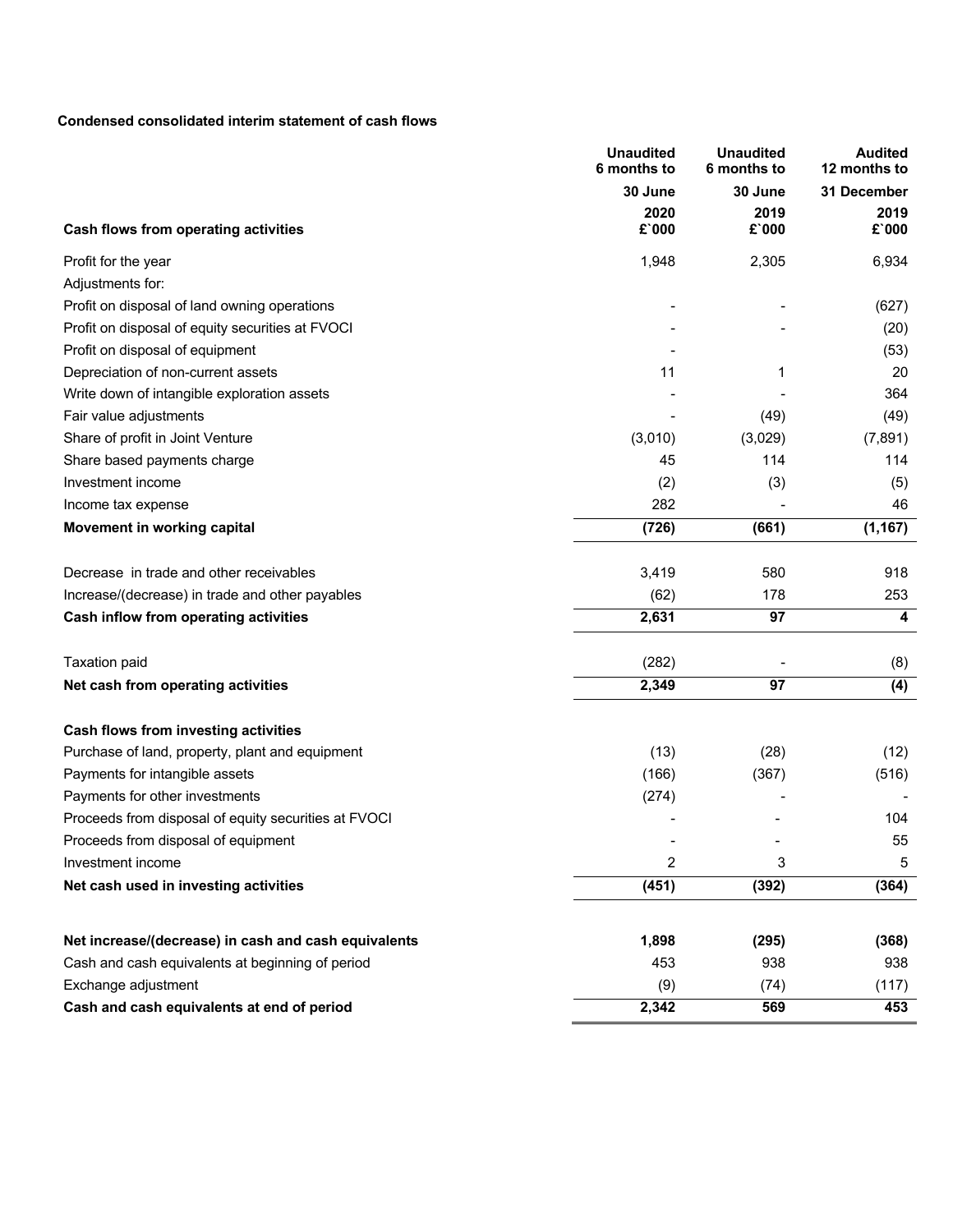#### **Notes to the interim financial statements for the six months ended 30 June 2020**

#### **1. General information**

Ariana Resources Plc (the "Company") is a public limited company incorporated, domiciled and registered in the U.K. The registration number is 05403426 and the registered address is 2<sup>nd</sup> Floor, Regis House, 45 King William Street, London, EC4R 9AN, United Kingdom.

The Company`s shares are listed on the Alternative Investment Market of the London Stock Exchange. The principal activities of the Company and its subsidiaries (together the "Group") are related to the exploration for and development of gold and other technology-metals, principally in Turkey and surrounding countries.

#### **2. Basis of preparation**

The condensed interim financial statements have been prepared using accounting policies consistent with International Financial Reporting Standards and in accordance with International Accounting Standard 34 *Interim Financial Reporting.* The condensed interim financial statements should be read in conjunction with the annual financial statements for the year ended 31 December 2019, which have been prepared in accordance with International Financial Reporting Standards (IFRS) as adopted by the European Union.

The condensed interim financial statements set out above do not constitute statutory accounts within the meaning of the Companies Act 2006. They have been prepared on a going concern basis in accordance with the recognition and measurement criteria of International Financial Reporting Standards (IFRS) as adopted by the European Union. Statutory financial statements for the year ended 31 December 2019 were approved by the Board of Directors on 27 July 2020 and delivered to the Registrar of Companies. The financial information for the periods ended 30 June 2020 and 30 June 2019 are unaudited.

#### **3. Significant accounting policies**

The same accounting policies have been followed in these condensed interim financial statements as were applied in the preparation of the Group's financial statements for the year ended 31 December 2019.

The Group and Company financial statements have been prepared on a going concern basis. As an exploration and development company the Directors are mindful that there is an ongoing need to monitor overheads and cash associated with the exploration and development programme; and, where necessary, to raise additional working capital on an ad hoc basis to support the Group's activities.

The Group's ability to continue its operations and to realise its assets at their carrying values is dependent upon the Group generating revenues sufficient to cover its operating costs, and /or obtaining additional financing. These financial statements do not give effect to any adjustments which would be necessary should the Group be unable to continue as a going concern and therefore be required to realise its assets and discharge its liabilities in other than the normal course of business and at amounts different from those reflected in the accompanying financial statements.

The Directors remain confident that if future funding is required they will be able to raise finance to meet the Group's exploration and development programme and associated overhead cost.

#### **4. Share of profit of interest in Joint Venture**

The Group accounts for its joint venture with Proccea Construction Co. in Zenit Madencilik San. ve Tic. A.S. ("Zenit") using the equity method in accordance with IAS 28 (revised). At 30 June 2020 the Group has a 50% interest in Zenit.

Zenit entered production during March 2017, with commercial production declared from 1 July 2017. Operational revenues and costs arising from pre-commercial production were capitalised in 2017, along with any new capital expenditure incurred subsequently, including the construction of the district road diversion necessary for the full development of the Arzu South open pit.

Summarised financial information of the joint venture, based on its translated financial statements, and reconciliations with the carrying amount of the investment in the consolidated financial statements are set out below:-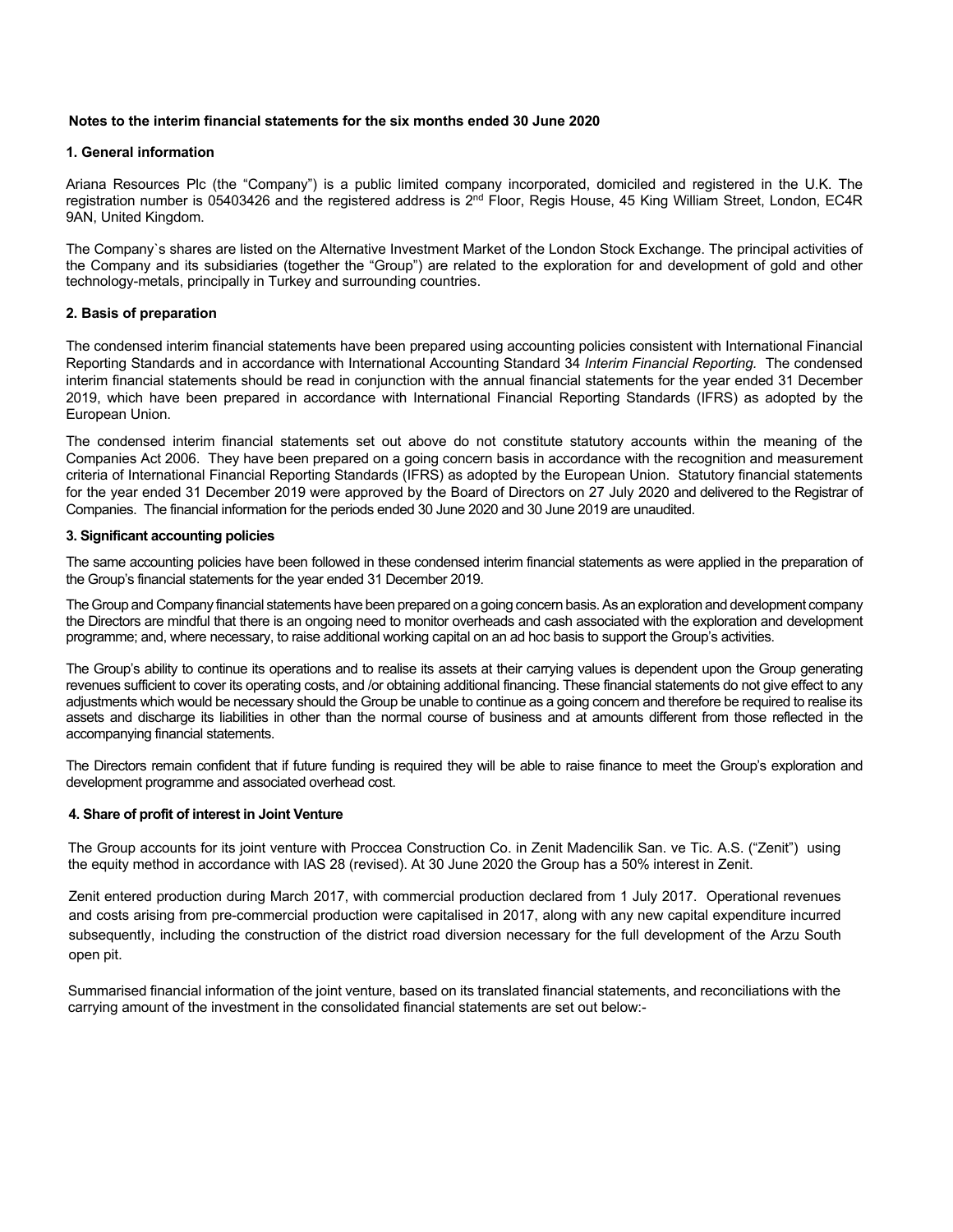| Summary statement of comprehensive income             | 6 months to<br>30 June<br>2020<br>£'000 | 6 months to<br>30 June<br>2019<br>£'000 | Year ended<br>31 December<br>2019<br>£'000   |
|-------------------------------------------------------|-----------------------------------------|-----------------------------------------|----------------------------------------------|
| Revenue                                               | 14,301                                  | 16,132                                  | 35,337                                       |
| Cost of sales                                         | (7,051)                                 | (7, 357)                                | (15, 444)                                    |
| <b>Gross Profit</b>                                   | 7,250                                   | 8,775                                   | 19,893                                       |
| Other income                                          | 359                                     |                                         |                                              |
| Administrative expenses                               | (812)                                   | (985)                                   | (1,636)                                      |
| <b>Operating profit</b>                               | 6,797                                   | 7,790                                   | 18,257                                       |
| Finance expenses including foreign exchange losses    | (1,584)                                 | (2,810)                                 | (4, 762)                                     |
| Finance income including foreign exchange gains       | 756                                     | 1,117                                   | 2,667                                        |
| Profit for the period before tax                      | 5,969                                   | 6,097                                   | 16,162                                       |
| Taxation credit/(charge)                              | 51                                      | (39)                                    | (380)                                        |
| Profit for the period                                 | 6,020                                   | 6,058                                   | 15,782                                       |
| Proportion of Group's profit share                    | 50%                                     | 50%                                     | 50%                                          |
| Group's share of profit for the period                | 3,010                                   | 3,029                                   | 7,891                                        |
| Summary statement of financial position               | 6 months to<br>30 June<br>2020<br>£'000 | 6 months to<br>30 June<br>2019<br>£'000 | 12 months to<br>31 December<br>2019<br>£'000 |
| Non-current assets                                    | 22,886                                  | 22,904                                  | 24,552                                       |
| <b>Current assets</b>                                 | 13,950                                  | 8,506                                   | 11,868                                       |
| <b>Current liabilities</b>                            | (11, 522)                               | (16, 518)                               | (16, 643)                                    |
| Non-current liabilities                               | (5,376)                                 | (7, 851)                                | (4, 241)                                     |
| <b>Equity</b>                                         | 19,938                                  | 7,041                                   | 15,536                                       |
| Proportion of Group's ownership                       | 50%                                     | 50%                                     | 50%                                          |
| <b>Carrying amount of Investment in Joint Venture</b> | 9,969                                   | 3,521                                   | 7,768                                        |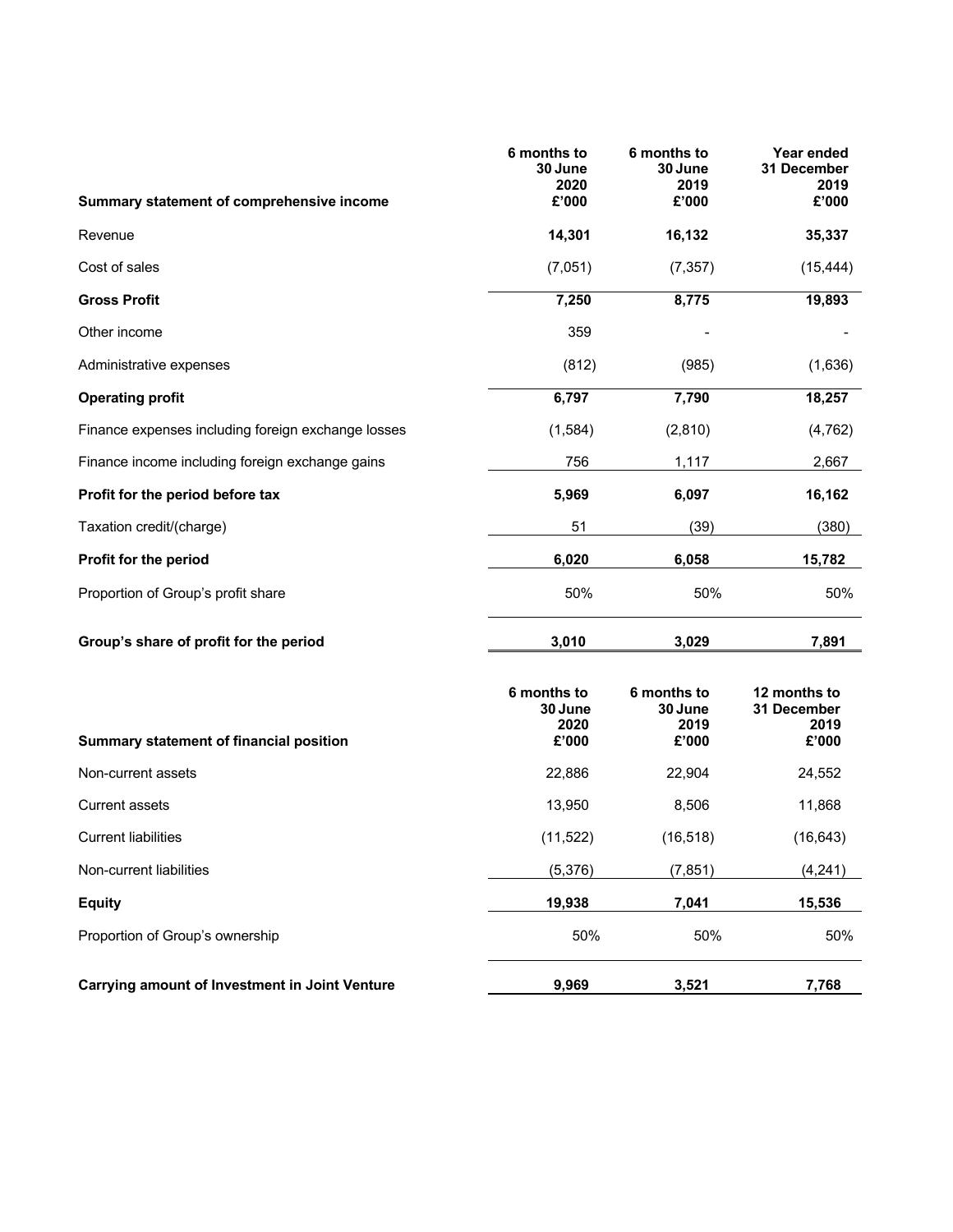### **5. Segmental analysis**

Management currently identifies one division as an operating segment – mineral exploration. This operating segment is monitored and strategic decisions are made based upon this and other non-financial data collated from exploration activities.

Principal activities for this operating segment are as follows:

Mining – incorporates the acquisition, exploration and development of gold resources.

Other reconciling items – include non-mineral exploration costs and transactions between Group and associate companies.

|                                                 |               | 30 June 2020<br>Other<br>reconciling | 30 June 2019<br>Other<br>Reconciling |                |                          | 31 December 2019<br>Other<br>reconciling |               |                |          |
|-------------------------------------------------|---------------|--------------------------------------|--------------------------------------|----------------|--------------------------|------------------------------------------|---------------|----------------|----------|
|                                                 | <b>Mining</b> | items                                | Group                                | <b>Mining</b>  | <b>Items</b>             | Group                                    | <b>Mining</b> | items          | Group    |
|                                                 | £'000         | £'000                                | £'000                                | £'000          | £'000                    | £'000                                    | £'000         | £'000          | £'000    |
| Administrative costs                            |               | (782)                                | (782)                                |                | (588)                    | (588)                                    |               | (1,242)        | (1,242)  |
| General and specific<br>exploration expenditure |               |                                      |                                      | (139)          |                          | (139)                                    | (382)         |                | (382)    |
| Profit on disposal of<br>investments            |               |                                      |                                      |                |                          |                                          |               | 20             | 20       |
| Share of profit in joint<br>venture             | 3,010         |                                      | 3,010                                | 3,029          |                          | 3,029                                    | 7,891         | $\overline{a}$ | 7,891    |
| Other gains                                     |               |                                      | $\overline{\phantom{a}}$             | $\overline{a}$ | $\overline{\phantom{a}}$ | $\blacksquare$                           | 627           |                | 627      |
| Investment income                               |               | 2                                    | $\overline{2}$                       | $\overline{a}$ | 3                        | 3                                        | ۰             | 66             | 66       |
| <b>Profit before taxation</b>                   | 3,010         | (780)                                | 2,230                                | 2,890          | (585)                    | 2,305                                    | 8,136         | (1, 156)       | 6,980    |
| Taxation                                        | (282)         | $\blacksquare$                       | (282)                                | $\blacksquare$ | $\overline{a}$           | $\blacksquare$                           | (43)          | (3)            | (46)     |
| Profit/(loss) after tax                         | 2,728         | (780)                                | 1,948                                | 2,890          | (585)                    | 2,305                                    | 8,093         | (1, 159)       | 6,934    |
| <b>Assets</b><br>Segment assets                 | 28,886        | 1,262                                | 30,148                               | 25,061         | 601                      | 25,662                                   | 28,706        | 823            | 29,529   |
|                                                 |               |                                      |                                      |                |                          |                                          |               |                |          |
| <b>Liabilities</b><br>Segment liabilities       | (3,940)       | (235)                                | (4, 175)                             | (3,970)        | (380)                    | (4, 350)                                 | (4,003)       | (239)          | (4, 242) |

### **Geographical segments**

The Group's mining assets and liabilities are located primarily in Turkey.

|                                           | 30 June 2020<br><b>United</b> |       |        | 30 June 2019<br><b>United</b> |                            |        | 31 December 2019 |         |        |
|-------------------------------------------|-------------------------------|-------|--------|-------------------------------|----------------------------|--------|------------------|---------|--------|
|                                           |                               |       |        |                               |                            |        |                  | United  |        |
|                                           | Kingdom<br>Turkev             |       | Group  |                               | Kingdom<br>Turkey<br>Group |        | Turkey           | Kingdom | Group  |
|                                           | £'000                         | £'000 | £'000  | £'000                         | £'000                      | £'000  | £'000            | £'000   | £'000  |
| Carrying amount of<br>segment non-current |                               |       |        |                               |                            |        |                  |         |        |
| assets                                    | 26,479                        | 987   | 27,466 | 20,243                        | 570                        | 20,813 | 24,314           | 188     | 24,502 |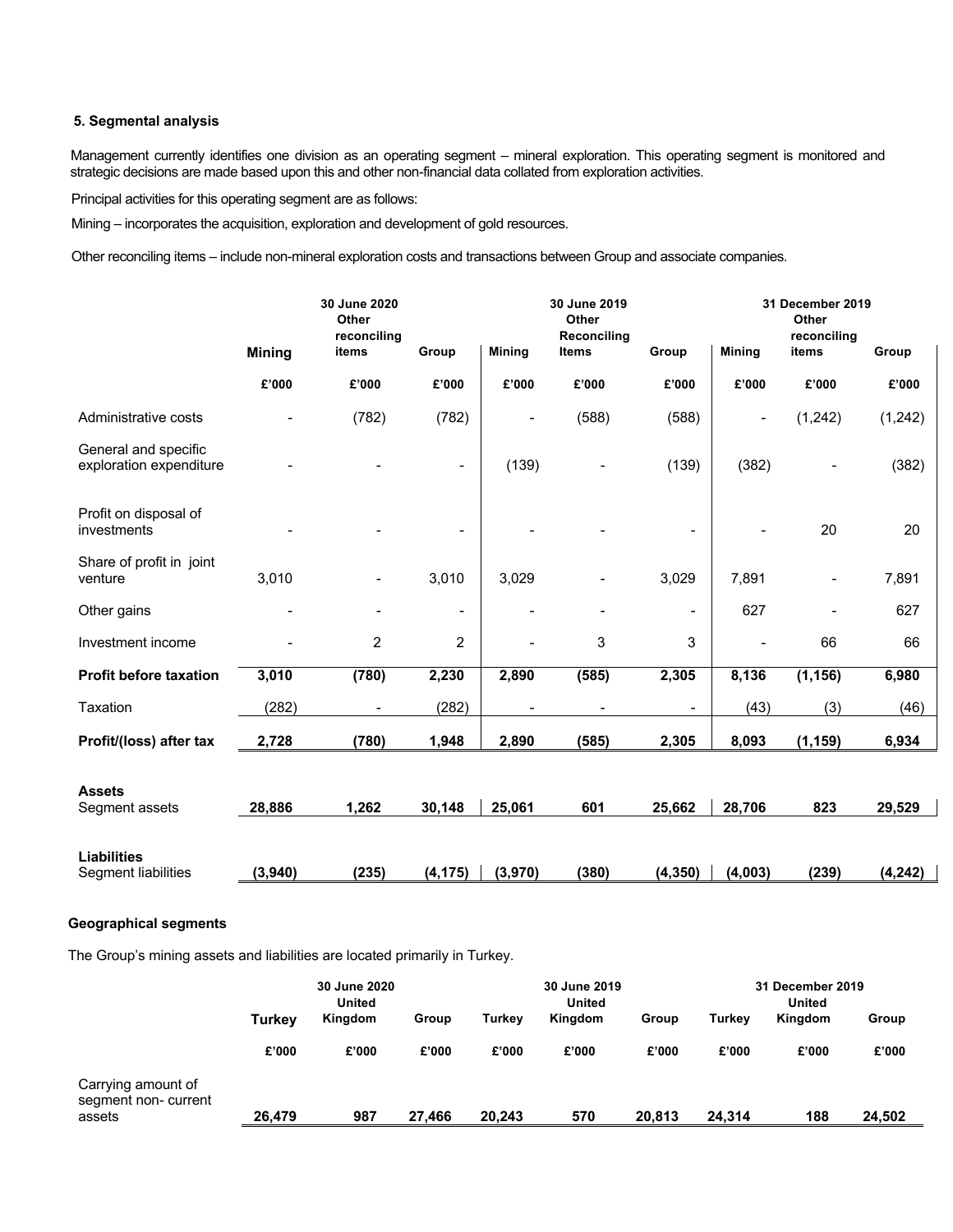### **6. Taxation**

The Group has not incurred taxable profits for the period and a corporation tax charge is not anticipated.

During the period, withholding tax amounting to £282,000 was paid by the Group's operating subsidiary in Turkey, Galata Madencilik San. ve Tic Ltd. on two dividend distributions totalling £1,600,000 to the Group's intermediate (BVI) holding company, Portswood Resources Limited.

#### **7. Earnings per share on continuing operations**

The calculation of basic profit per share is based on the profit attributable to ordinary shareholders of £1,948,000 divided by the weighted average number of shares in issue during the period, being 1,059,677,953.

#### **8. Equity securities designated as FVOCI**

|                                                | <b>Group &amp; Company</b><br>£'000 |
|------------------------------------------------|-------------------------------------|
| Valuation at 1 January 2019                    | 35                                  |
| Fair value adjustment                          | 49                                  |
| Valuation at 30 June 2019                      | 84                                  |
| Disposals                                      | (84)                                |
| Valuation at 31 December 2019 and 30 June 2020 |                                     |

The Company sold its remaining shares in Royal Road Minerals Ltd. during 2019 and hence holds no further listed investments at the period end.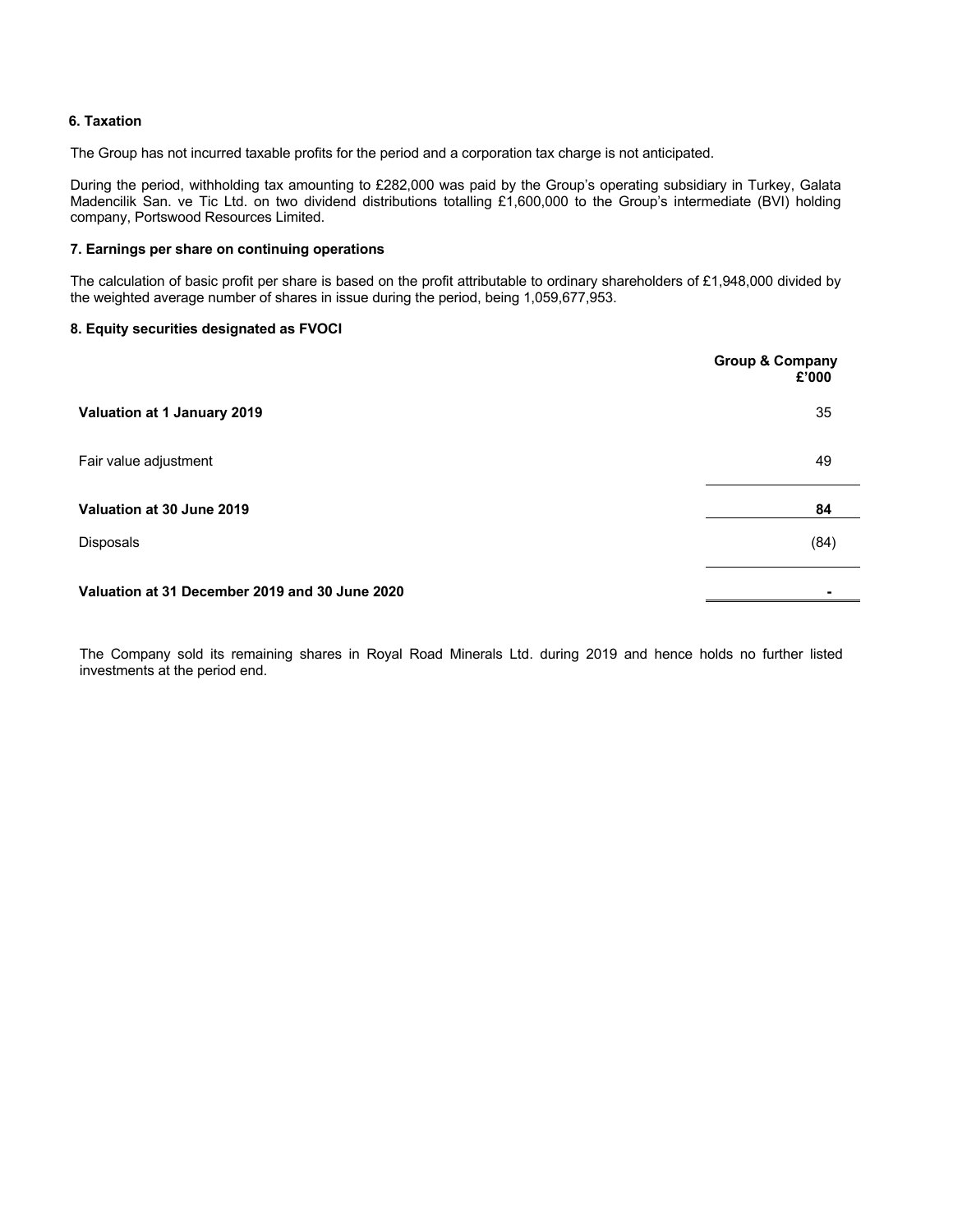| 9. Intangible exploration assets           | £'000  |
|--------------------------------------------|--------|
| Six months ended 30 June 2019              |        |
| Opening net book value at 1 January 2019   | 16,975 |
| Additions                                  | 378    |
| Exchange movements                         | (366)  |
| Closing net book value at 30 June 2019     | 16,987 |
| Six months ended 31 December 2019          |        |
| Opening net book value at 1 July 2019      | 16,987 |
| Additions                                  | 138    |
| Expenditure written off                    | (364)  |
| Reclassification of expenditure            | (207)  |
| Exchange movements                         | (150)  |
| Closing net book value at 31 December 2019 | 16,404 |
| Six months ended 30 June 2020              |        |
| Opening net book value at 1 January 2020   | 16,404 |
| Additions                                  | 166    |
| Exchange movements                         | (223)  |
| Closing net book value at 30 June 2020     | 16,347 |

 The technical feasibility and commercial viability of extracting a mineral resource are not yet demonstrable in the above intangible exploration assets. These assets are not amortised, until technical feasibility and commercial viability is established. Intangible exploration costs written off represent costs relating to certain projects that are no longer considered economically viable or where exploration licences have been relinquished.

| 10. Trade and other receivables       | 30 June<br>2020<br>£'000 | 30 June<br>2019<br>£'000 | 31 December<br>2019<br>£'000 |
|---------------------------------------|--------------------------|--------------------------|------------------------------|
| Amounts owed by Joint Venture Company | $\overline{a}$           | 3,613                    | 3,383                        |
| Other receivables                     | 214                      | 478                      | 598                          |
| Earn-In advances                      | $\overline{\phantom{a}}$ | $\overline{a}$           | 534                          |
| Prepayments                           | 126                      | 105                      | 59                           |
|                                       | 340                      | 4,196                    | 4,574                        |

The fair value of trade and other receivables is not materially different to the carrying values presented.